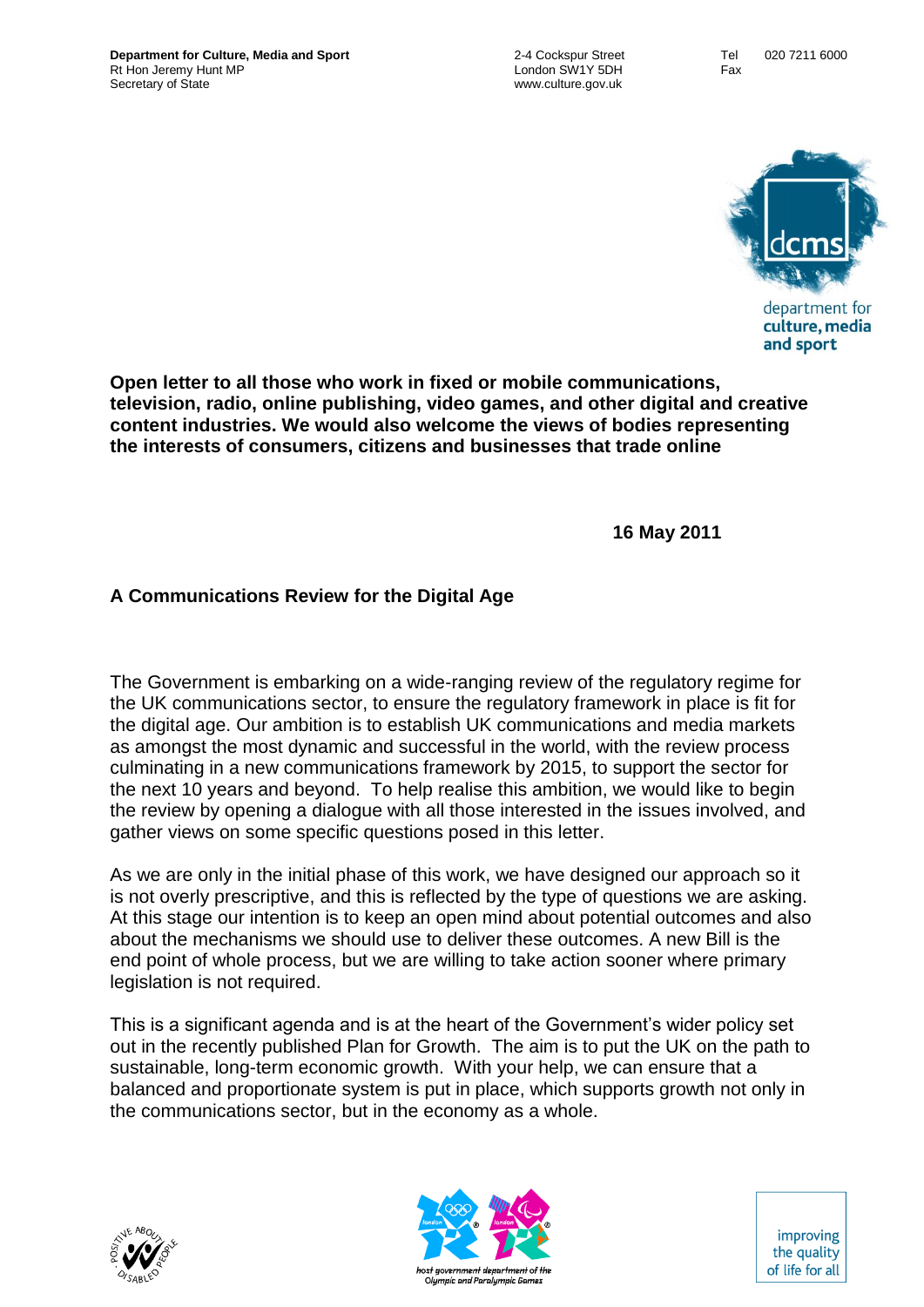A regulatory framework suitable for the digital age and properly oriented towards growth is required in order to take account of the rapid pace of change in new communications technologies in the last few years. The UK is already a world leader in the broadband and telecommunications market, ahead of Germany, Japan and the US in terms of broadband penetration (at 70% of households), and the availability of an enhanced 3-G service for mobile data transfer at 87% of the total UK population. We want to ensure we have the framework in place to enable further success and promote healthy competition and growth in this innovative sector.

We need to adopt a flexible solution to this challenge. A deregulatory approach that deals with these developments to the benefit of both consumers and citizens, and also industry, is the aim. Though the focus in this letter is on the growth aspect of the review, the wider public interest will always underpin our approach to how any issues are addressed. We remain committed to the principle of independent regulation and will ensure that Ofcom has the right powers and duties to work in a way that gives businesses confidence in the regulatory system.

The questions we are asking today will assist us in gathering ideas and evidence to help frame the Government's initial approach to deregulation and maximise the communications industry's contribution to economic growth. Many of the questions posed will be familiar to you, but I hope that looking at these issues through the lens of economic growth will enable us to arrive at solutions that work for the communications industry, consumers, citizens and UK plc more generally.

We are exploring the issues under three key themes, though we recognise there is significant overlap between the issues that relate to each. These themes are:

- Growth, innovation and deregulation
- A communications infrastructure that provides the foundations for growth
- Creating the right environment for the content industry to thrive

### **Growth, innovation and deregulation**

Competition in communications markets can be the basis of choice, innovation and value to consumers. Our aim is to make the UK communications and media markets more competitive globally and, applying the Government's recently published Principles for Economic Regulation, we would like to examine how this can be delivered for the digital age to take account of rapidly changing business models and to help foster innovation.

Reviewing the existing regulatory regime to ascertain if it is as effective as it can be in supporting our policy objectives on areas such as media plurality and the advertising market is an aspect of this work. We will focus on such matters, together with emerging considerations, in greater detail as this review develops, but at this stage we would like to begin with establishing your views on the broader principles set out in the questions below.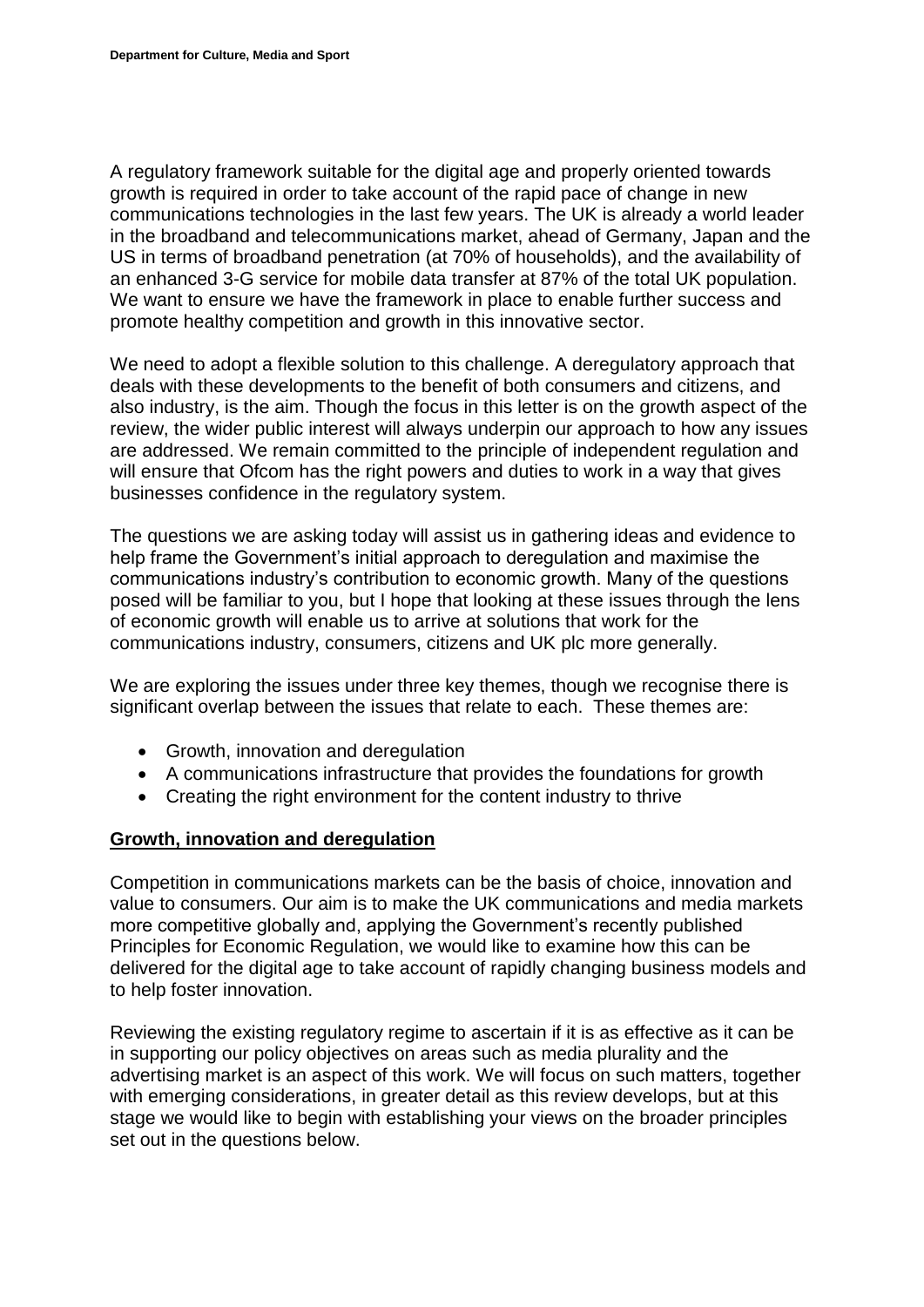*Q1. What could a healthier communications market look like? How can the right balance be achieved between investment, competition and services in a changing technological environment?*

*Q2. What action can be taken to facilitate greater innovation and growth across the wider competition regime, and how can deregulation help achieve this?*

*Q3. Is regulatory convergence across different platforms desirable and, if so, what are the potential issues to implementation?*

*Q4. What barriers can be removed to facilitate greater exports and inward investment and make the UK more globally competitive in digital communications?*

## **A communications infrastructure that provides the foundations for growth**

In an increasingly digital world, we rely on mobile and fixed line phone services, email and the internet. Efficient management of both the spectrum and broadband infrastructure supporting the effective delivery of these services underpins growth in the communications market.

The Electronic Communications Framework is the European-wide regulatory framework that covers all transmission networks and services (including access) for electronic communications. The Framework was originally agreed in 2002 and revised in December 2009. The Government is currently implementing those revisions. The intention is to enhance competition in the communications sector, in part through further liberalising spectrum markets, and to reduce the regulatory burden to help create the conditions for growth and innovation.

We are also aiming to have the best superfast broadband network in Europe by 2015. Our approach is a combination of targeted financial support with £530 million available up to 2015 to support broadband rollout and regulatory and policy interventions aimed at reducing barriers to private investment in superfast broadband networks. These were set out in "Britain's Superfast Broadband Future" published on 6 December 2010.

Outside of the scope of the Framework and separately from the work taking place on the superfast broadband network, we are looking to test the objectives of spectrum policy. This work recognises that the rapid increase in demand for data rich services means there are competing and varying demands for its availability. How spectrum is regulated is therefore fundamental not just to the communications sector, but to the wider economy. The questions below are intended to provoke discussion and frame our developing work on spectrum management issues.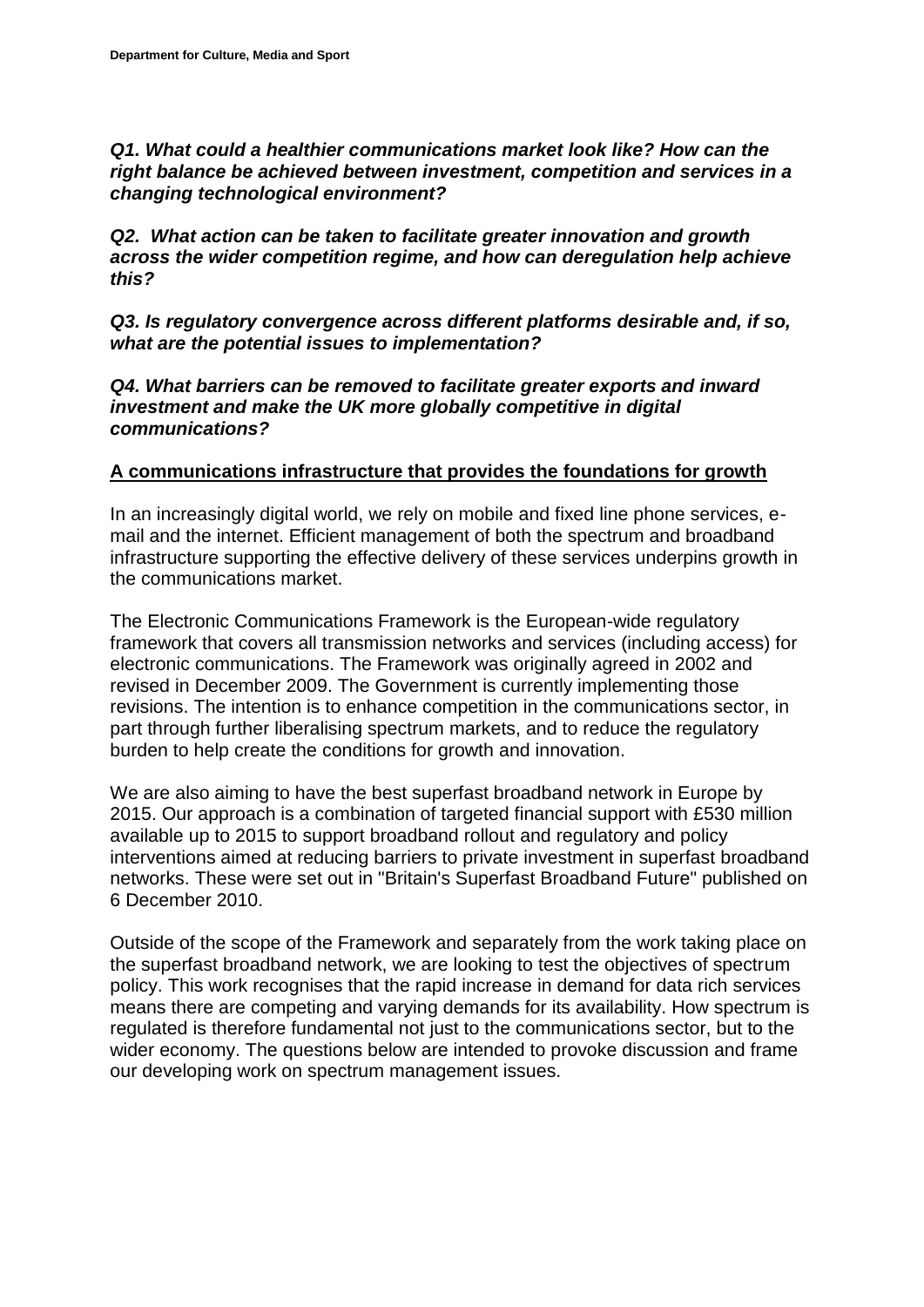*Q5. What further market and regulatory developments would lead to widespread take-up of superfast broadband? What regulatory action would government need to take to make superfast broadband more readily available in a) urban areas; and, b) rural areas?*

*Q6. What are the competing demands for spectrum, how is the market changing and how can a regulatory framework best accommodate any rapidly changing demands on spectrum and market development?*

*Q7. How should spectrum be managed to deliver our growth objectives whilst also meeting our policy objectives of furthering the interests of citizens and consumers in relation to communications matters?*

*Q8. How should the UK engage on an EU/International level in relation to spectrum?*

*Q9. Is the current mix of regulation, competition and Government intervention right to stimulate investment in communications networks?*

### **Creating the right environment for the content industry to thrive**

People can currently access a wide range of quality content and services through a growing variety of, increasingly, digital platforms. Our aim is to drive the growth of UK content production across all platforms.

We want to ensure that, as the market changes, we are best placed to lead the world in generating new and innovative content which is valued by UK citizens and accessible to all. The Hargreaves Review of Intellectual Property and Growth, to be published shortly, will set out proposals aimed at stimulating economic growth across the economy, including content creators and distributors, through the IP system. The response that the Government will make to the Hargreaves Review will set out our overall policy for IP, which can then form the foundation for any reference to IP issues by the Communications Review.

The public policy challenge is to apply a coherent set of principles to the continuing convergence of content provision, deregulating where necessary in order to achieve the right balance between appropriate protection for the public while enabling rapid innovation, better services and sustaining freedom of expression. The questions below provide a broad context for our approach and we would appreciate as much detail and verifiable data as possible included in any responses.

#### *Q10. Are there disproportionate regulatory barriers to investment in content? If so, what are they and how can increased investment in UK content production be encouraged?*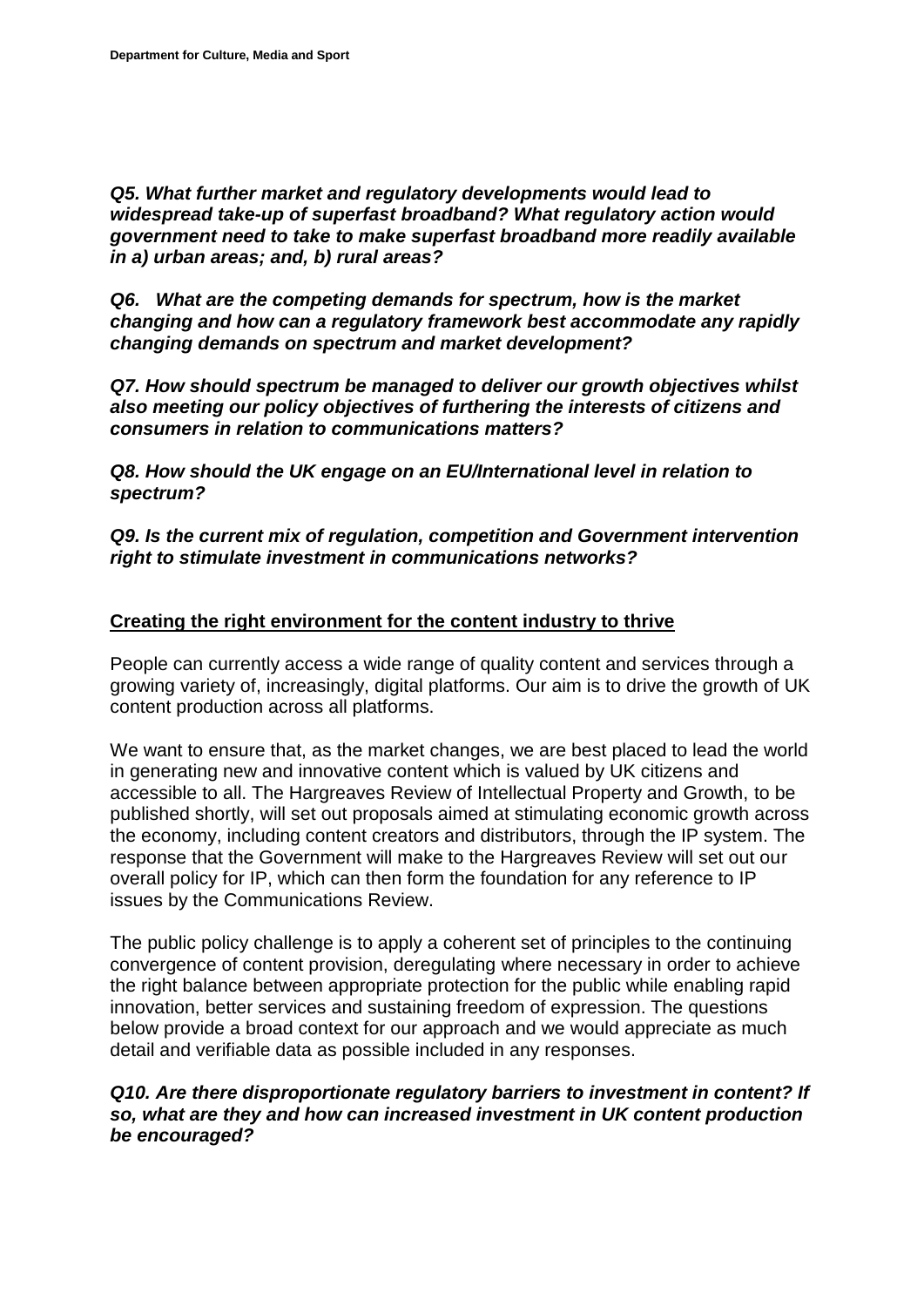*Q11. Should the core focus of public service broadcasting be on original UK content?*

*Q12. What barriers are there to innovation in new digital media sectors, including video games, telemedicine, local television and education?* 

*Q13. Where has self- and co-regulation worked successfully and what can be learnt from specific approaches? Where specific approaches haven't worked, how can the framework of content regulation be made sufficiently coherent and not create barriers to growth, but at the same time protect citizens and enable consumer confidence?* 

### **Your replies**

I would welcome responses to this letter by **30 June 2011** and look forward to your ideas and positive suggestions for improvement. Arguments or proposals for changing the current system of regulation should be accompanied by strong and persuasive evidence. We would also welcome verifiable data relevant to your arguments giving examples of current models of regulation or self-regulation that either work well or are as not as effective as they should be. Evidence should be concise, with submissions no longer than 4-5 pages long if possible.

In addition, if you are aware of existing policy papers or relevant research that would contribute to our thinking then please send them to us. For example, you may wish to draw on evidence that you have offered to the Digital and Creative Industries or Intellectual Property Growth review, or any analysis of future market trends and international sector comparison data with which you are familiar. We would also like to hear about how the relationship between the three themes affects their development and how this will change over time as platforms and services continue to develop.

Evidence collected will be used to inform the development of a Green Paper and, following publication, there will then be a long period of consultation with a view to producing a White Paper and Draft Bill by April 2013.

In addition to this call for evidence, at the start of July Government will also be inviting comments on specific pieces of regulation as part of the Government's flagship Red Tape Challenge. As part of this exercise businesses will be able to comment on the regulation which affects their particular industry as well as rules, around things like equality and employment that cut across all sectors. Where appropriate we will make the links between these pieces of work.